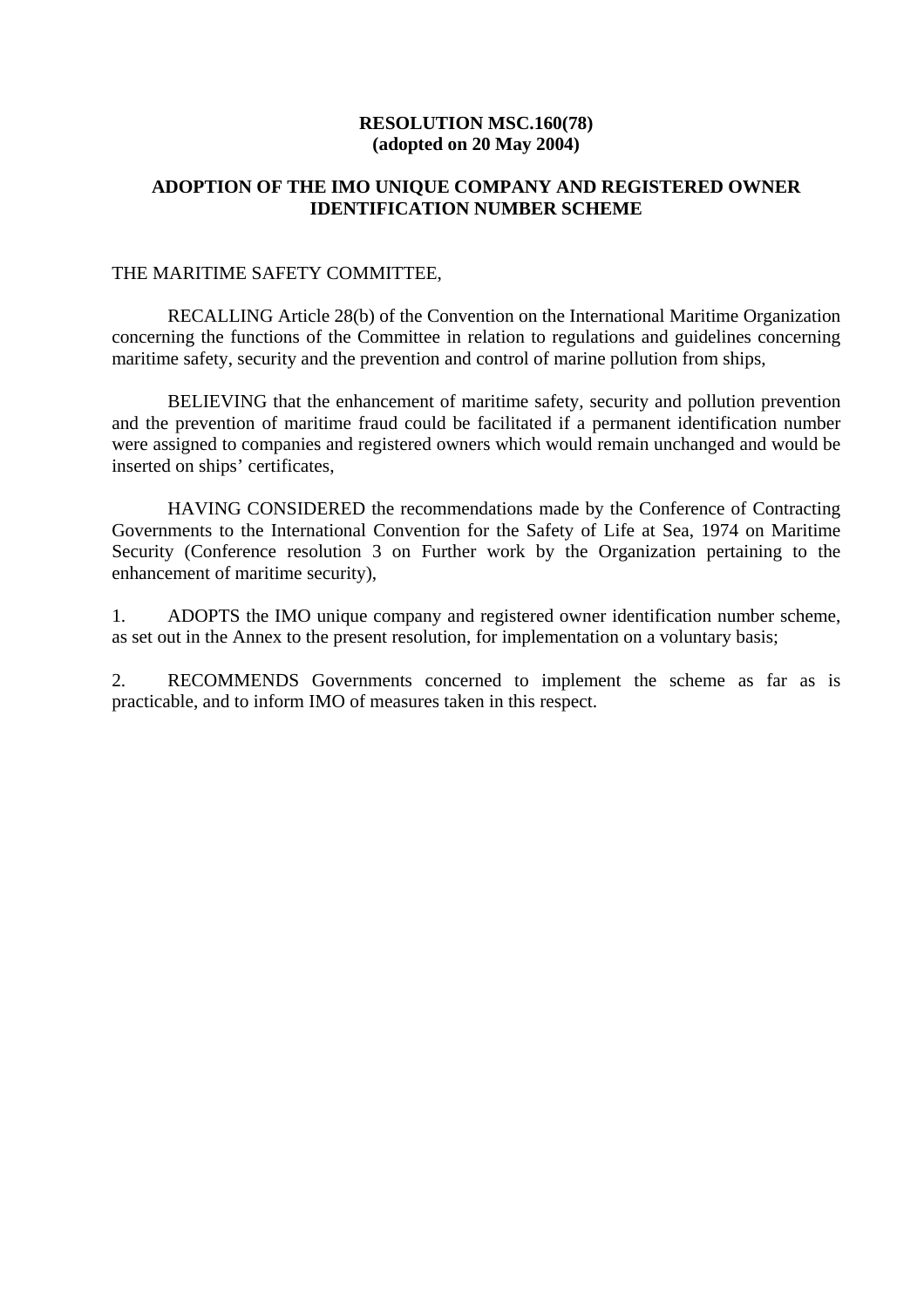### ANNEX

# **IMO UNIQUE COMPANY AND REGISTERED OWNER IDENTIFICATION NUMBER SCHEME**

#### **INTRODUCTION**

1 The purpose of the scheme is to enhance maritime safety and security and pollution prevention and to facilitate the prevention of maritime fraud. It is not intended to prejudice matters of liability, civil law or other commercial considerations in the operation of companies and registered owners.

#### **APPLICATION**

2 The scheme may be applied by Administrations on a voluntary basis for new or existing companies and registered owners, managing ships of 100 gross tonnage and upwards under their flag, involved in international voyages. Administrations may also wish to assign the IMO numbers to companies and registered owners engaged solely in domestic trade and to insert the number in the national certificates.

## **ASSIGNMENT OF IMO UNIQUE COMPANY AND REGISTERED OWNER IDENTIFICATION NUMBER**

3 The IMO unique company and registered owner identification number is a number, allocated at the time of issuance of a document listed in paragraph 6, with the prefix IMO (e.g. IMO 8712345). Administrations which have decided to implement the scheme are invited to assign all appropriate companies and registered owners managing ships entitled to fly their flags, or cause them to be assigned, the IMO unique company and registered owner identification number and to insert them on ships' certificates.

4 For new companies and registered owners, the assignment of the IMO unique company and registered owner identification number should be made when the company's ship is entitled to fly its flag. For existing companies and registered owners, the assignment of the IMO unique company and registered owner identification number should be made at an early convenient date, such as when the certificates listed in this resolution are issued or renewed.

5 Administrations implementing the scheme are invited to inform the Organization accordingly, for circulation to other Administrations.

# **DOCUMENTS ON WHICH THE IMO UNIQUE COMPANY AND REGISTERED OWNER IDENTIFICATION NUMBER IS TO BE INSERTED**

6 The IMO unique company and registered owner identification number should be inserted on the following documents:

- .1 Document of Compliance; Safety Management Certificate; Interim Document of Compliance; and Interim Safety Management Certificate required by the International Safety Management Code;
- .2 Continuous Synopsis Record required by SOLAS chapter XI-1, regulation 5; and